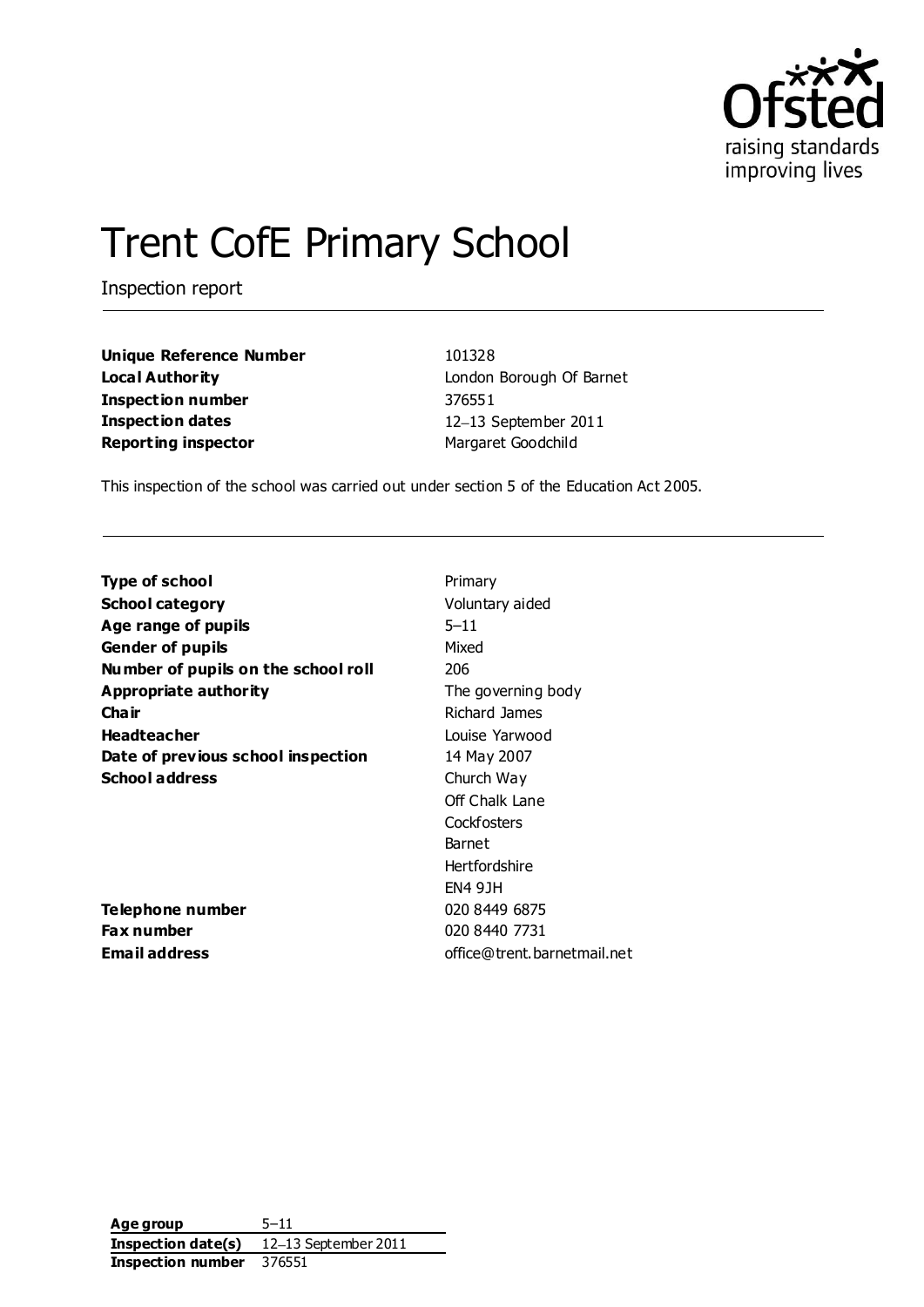The Office for Standards in Education, Children's Services and Skills (Ofsted) regulates and inspects to achieve excellence in the care of children and young people, and in education and skills for learners of all ages. It regulates and inspects childcare and children's social care, and inspects the Children and Family Court Advisory Support Service (Cafcass), schools, colleges, initial teacher training, work-based learning and skills training, adult and community learning, and education and training in prisons and other secure establishments. It assesses council children's services, and inspects services for looked after children, safeguarding and child protection.

Further copies of this report are obtainable from the school. Under the Education Act 2005, the school must provide a copy of this report free of charge to certain categories of people. A charge not exceeding the full cost of reproduction may be made for any other copies supplied.

If you would like a copy of this document in a different format, such as large print or Braille, please telephone 0300 123 4234, or email enquiries@ofsted.gov.uk.

You may copy all or parts of this document for non-commercial educational purposes, as long as you give details of the source and date of publication and do not alter the information in any way.

To receive regular email alerts about new publications, including survey reports and school inspection reports, please visit our website and go to 'Subscribe'.

Piccadilly Gate Store St **Manchester** M1 2WD

T: 0300 123 4234 Textphone: 0161 618 8524 E: enquiries@ofsted.gov.uk W: www.ofsted.gov.uk



© Crown copyright 2011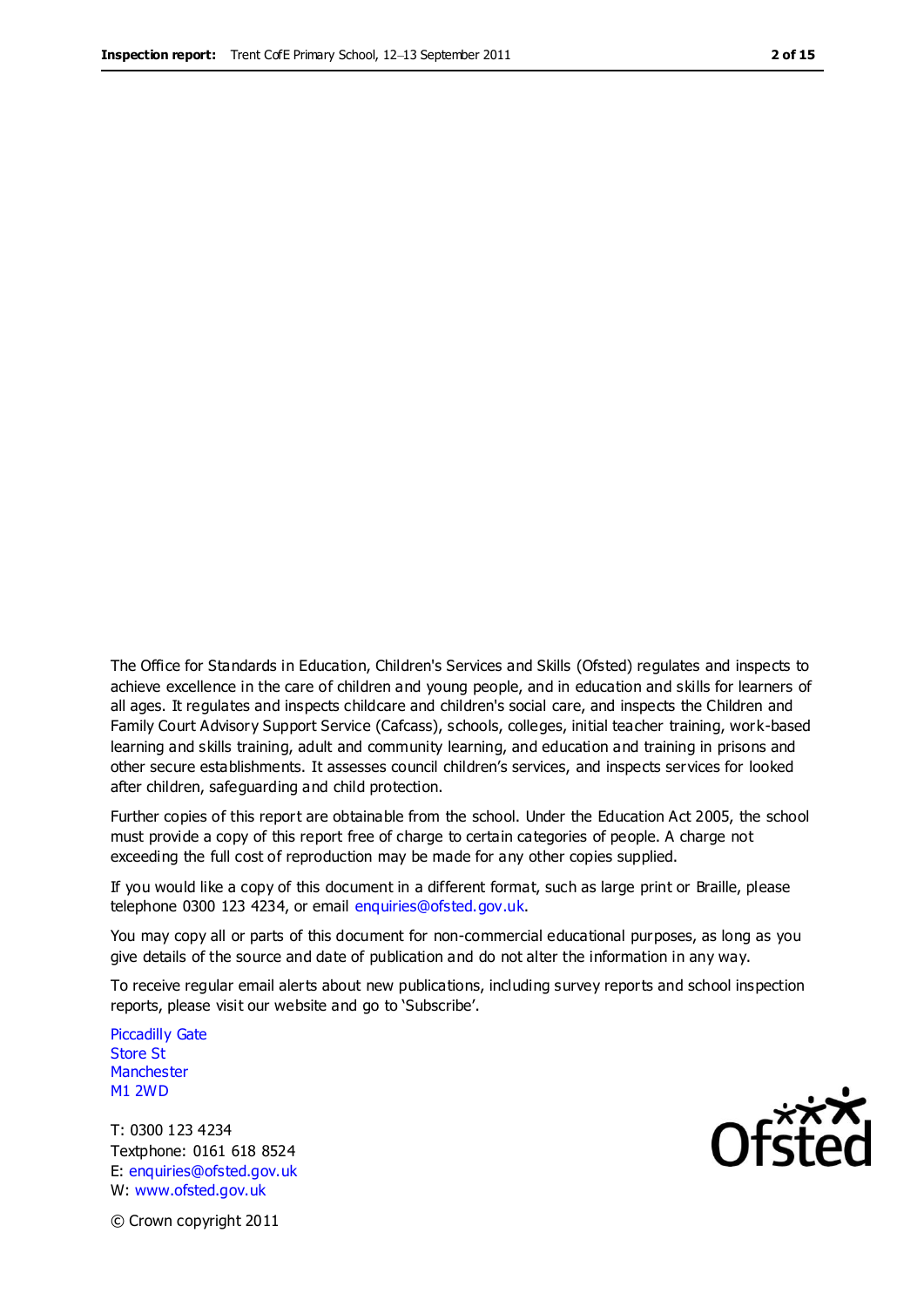# **Introduction**

This inspection was carried out by three additional inspectors. They observed 11 lessons and saw eight teachers. Meetings were held with staff, groups of pupils, a representative of the governing body and of the diocese. Informal discussion took place with a very small number of parents and carers. Inspectors observed the school's work, and looked at pupils' books, information about their attainment and progress, evidence of monitoring and self-evaluation, and documents indicating how well the school safeguards its pupils. They analysed 107 responses to the parental questionnaire, together with those from 119 pupils and 18 members of staff.

The inspection team reviewed many aspects of the school's work. It looked in detail at a number of key areas.

- Does the school have procedures in place for ensuring pupils make equally good progress in both Key Stages 1 and 2?
- $\blacksquare$  Is teaching currently good enough to sustain and build on the school's positive track record, and how well does it meet the needs of the most and least able?
- $\blacksquare$  In the absence of any children in the Reception class at the time of the inspection, what does existing evidence reveal about the quality of provision for this age group?
- To what extent do the headteacher and governing body have a clear vision for driving school improvement?

# **Information about the school**

The school is smaller than most primary schools. Its intake is diverse and a high proportion of pupils are of Greek/Greek Cypriot heritage. Although the proportion of pupils from minority ethnic groups is well above average, only an average number speak English as an additional language. The proportion of pupils with special educational needs and/or disabilities is broadly average but varies considerably between year groups. The proportion of pupils known to be eligible for free school meals is well below average. The school was led by an acting headteacher, supported by the headteacher of another local school, between September 2010 and April 2011. A new permanent headteacher was appointed at the beginning of the summer term 2011. The deputy headteacher and a number of class teachers have also been recently appointed. Although the school has an Early Years Foundation Stage consisting of a Reception class, no children in this age group were present at the time of the inspection because they do not start school until October.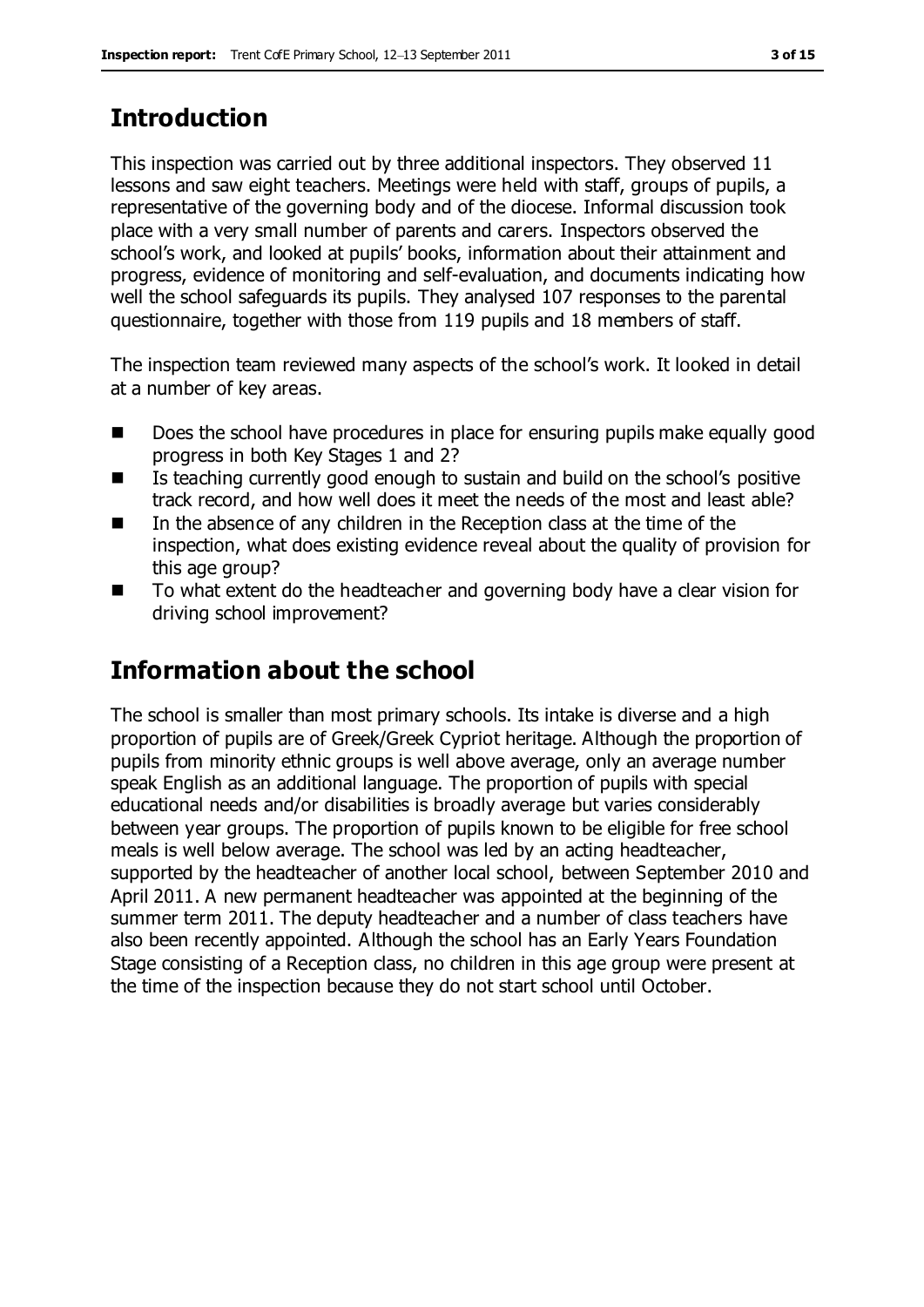## **Inspection judgements**

| Overall effectiveness: how good is the school?  |  |
|-------------------------------------------------|--|
| The school's capacity for sustained improvement |  |

## **Main findings**

This is a good school that has built on the strengths found at the previous inspection. Parents and carers are strongly supportive of the school and a significant number wrote in praise of recent improvements. One said, 'Even though the headteacher has been only a short time with us, she has implemented many positive changes for our school and is always open to comments and suggestions.' Pupils are very proud of their school and appreciate it a great deal. This was evident in comments such as 'All the teachers are lovely' and 'I would not be as happy in a different school.''

A combination of high attainment and consistently good progress means that pupils' achievement is outstanding and they are prepared exceptionally well for the next stage of their education. Except for a slight dip in test results in 2010, attainment in Year 6 has been high since the previous inspection. As a result of the prompt and effective action taken by leaders, attainment rose again for pupils who left at the end of the summer term in 2011, and many current pupils are working at levels that far exceed expectations for their age.

Staff ensure that pupils receive good quality care, guidance and support. Pupils, in turn, relate well to one another and their teachers, and are responsive to the many opportunities the school provides. They very much enjoy learning about other cultures, show sensitivity to one another and take the initiative in raising funds for good causes. They have a more limited understanding of people in the United Kingdom whose backgrounds are markedly different from their own.

Leaders' evaluation of the school's effectiveness is accurate. Based on its positive track record since the previous inspection, the school has good capacity for sustained improvement. Senior leaders and the governing body have a clear vision for the school and are ambitious in their desire to make it outstanding. In the short time that she has been in post, the headteacher has been highly effective in galvanising the staff into a coherent team with a shared sense of purpose. She is supported extremely well by the new deputy headteacher and they are both equally determined in their commitment to driving school improvement. The school has appointed some highly skilled teachers, a number from schools that have been judged to be outstanding. They bring with them valuable expertise and have the necessary skills to contribute a great deal to future development. Teachers' enthusiasm and teamwork are already emerging as tangible strengths of the school and there is a clear strategy for sharing teaching expertise amongst the staff.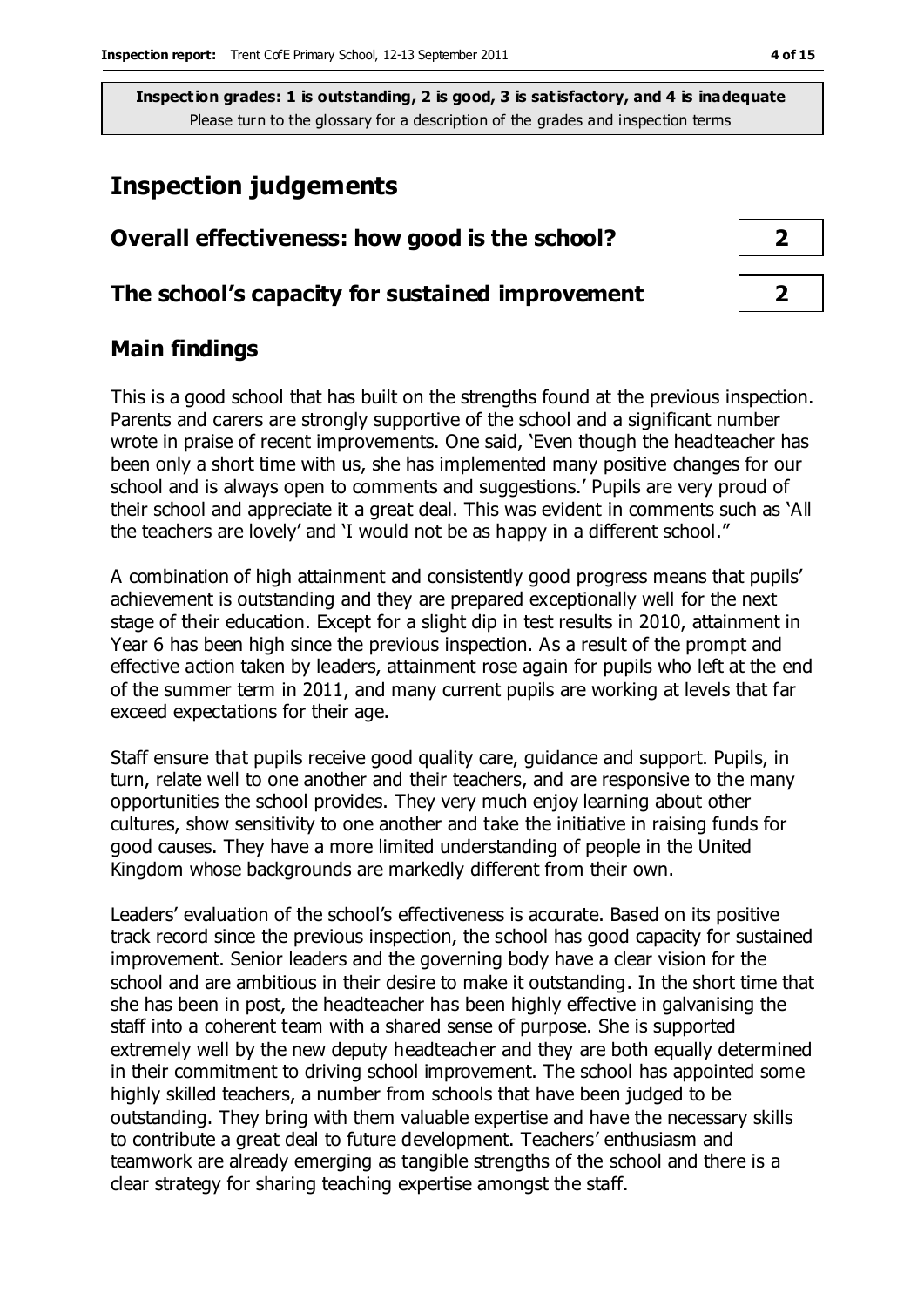Teaching is at least good and improving. Teachers communicate very well with their pupils and make clear what they are meant to learn. Pupils have good opportunities to develop their speaking and listening skills but at times, spend too long working in pairs or groups rather than moving quickly to writing and thinking for themselves. Most, but not all, lessons provide activities matched to the prior attainment of different groups, including the most and least able. Pupils behave well in class and respond eagerly to teachers' skilled questioning. When moving from one activity to another, however, a small minority tend to lose focus and do not take enough responsibility for their own learning. The curriculum is mostly well-matched to pupils' needs and includes a range of stimulating and varied experiences, although provision for information and communication technology is not yet well developed and the school is working to improve the range and quality of computer resources available to pupils.

## **What does the school need to do to improve further?**

- Build on existing strengths in teaching and learning by:
	- providing daily, structured opportunities for pupils to develop their independent thinking and writing skills
	- ensuring that tasks in all lessons build on the prior attainment of different  $\equiv$ groups of pupils
	- sharpening the management of transition between activities and developing pupils' sense of responsibility for their own learning.
- $\blacksquare$  Extend recent work to develop the curriculum by:
	- increasing learning opportunities and resourcing for information and communication technology
	- providing more opportunities for pupils to learn about people with contrasting ways of life in the United Kingdom.

# **Outcomes for individuals and groups of pupils 1**



Pupils enter the school with attainment that is above national expectations for their age. Attainment by the end of Key stage 1 has been consistently high since the previous inspection and pupils have done particularly well in reading and writing. At Key Stage 2 also, twice as many pupils gained higher levels in English than in schools nationally, and almost as many reached higher levels in mathematics. There are no marked differences in the attainment of different groups, including girls and boys, pupils from minority ethnic groups, and those who speak English as an additional language. Pupils with special educational needs and/or disabilities, like their peers, make good progress because their needs are carefully identified, teaching assistants provide good support in class and the school puts in place intensive support measures wherever possible to assist those who need extra help.

In lessons seen during the inspection, pupils nearly always made at least good progress and, in a few cases, their progress was outstanding. For example, in a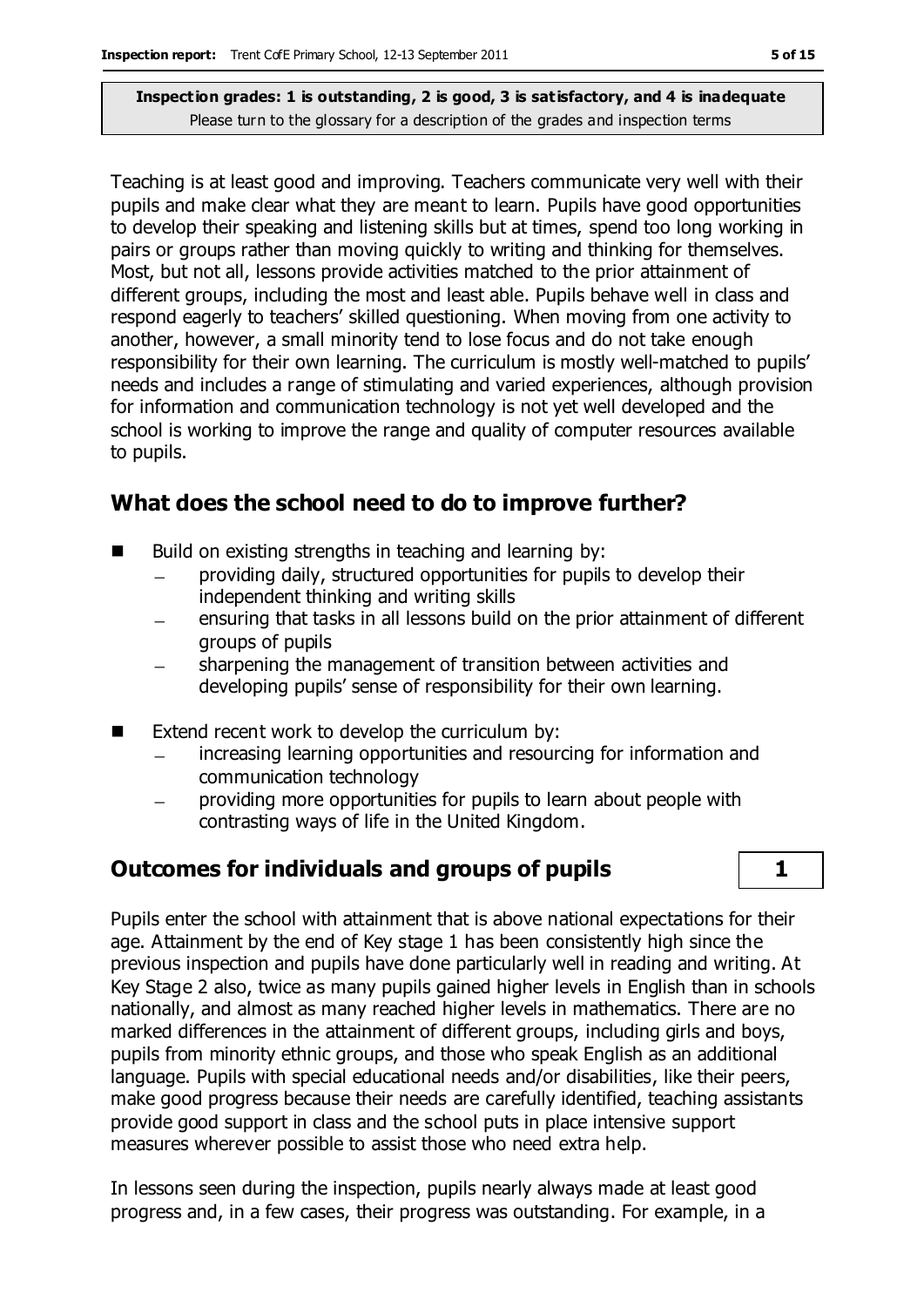literacy lesson in Year 2, pupils made rapid gains in their understanding of descriptive language and some were quick to grasp the idea of similes. In a Year 3 lesson, pupils responded very well to the teacher's quick-fire questions and showed considerable agility with mental mathematics when working in tens and hundreds. Although pupils spent insufficient time writing in some lessons during the inspection, their books indicate that by Years 5 and 6, pupils clearly enjoy producing in-depth independent work and often write at length. Their research is thorough, the combination of text and imagery skilled and their choice of vocabulary imaginative.

Pupils report emphatically that they feel safe and that the staff are 'always looking out' for them. Pupils have a clear awareness of the importance of healthy living, taking part with particular enthusiasm in a range of sporting activities. They make a good contribution to the life of the school and, especially through its close links with the church, are becoming increasingly involved with the wider community. They have a good sense of spiritual awareness, are reflective and respect each other's feelings, readily helping one another. Pupils behave well and have a clear sense of right and wrong. They have good attitudes to learning and this is reflected in their above average attendance. This, allied with pupils' highly developed literacy and numeracy skills, their many positive personal qualities and determination to succeed, makes an outstanding contribution to their future economic well-being.

| Pupils' achievement and the extent to which they enjoy their learning                                                     |                          |
|---------------------------------------------------------------------------------------------------------------------------|--------------------------|
| Taking into account:                                                                                                      |                          |
| Pupils' attainment <sup>1</sup>                                                                                           | 1                        |
| The quality of pupils' learning and their progress                                                                        | $\mathcal{P}$            |
| The quality of learning for pupils with special educational needs and/or disabilities<br>and their progress               | $\overline{\phantom{a}}$ |
| The extent to which pupils feel safe                                                                                      | $\overline{\mathbf{2}}$  |
| Pupils' behaviour                                                                                                         | $\overline{2}$           |
| The extent to which pupils adopt healthy lifestyles                                                                       | $\overline{\mathbf{2}}$  |
| The extent to which pupils contribute to the school and wider community                                                   | $\overline{\mathbf{2}}$  |
| The extent to which pupils develop workplace and other skills that will<br>contribute to their future economic well-being |                          |
| Taking into account:                                                                                                      |                          |
| Pupils' attendance <sup>1</sup>                                                                                           | 2                        |
| The extent of pupils' spiritual, moral, social and cultural development                                                   |                          |

#### These are the grades for pupils' outcomes

## **How effective is the provision?**

 $\overline{a}$ 

Teachers who are new to their classes this term are quickly conveying their high

 $<sup>1</sup>$  The grades for attainment and attendance are: 1 is high; 2 is above average; 3 is broadly average;</sup> and 4 is low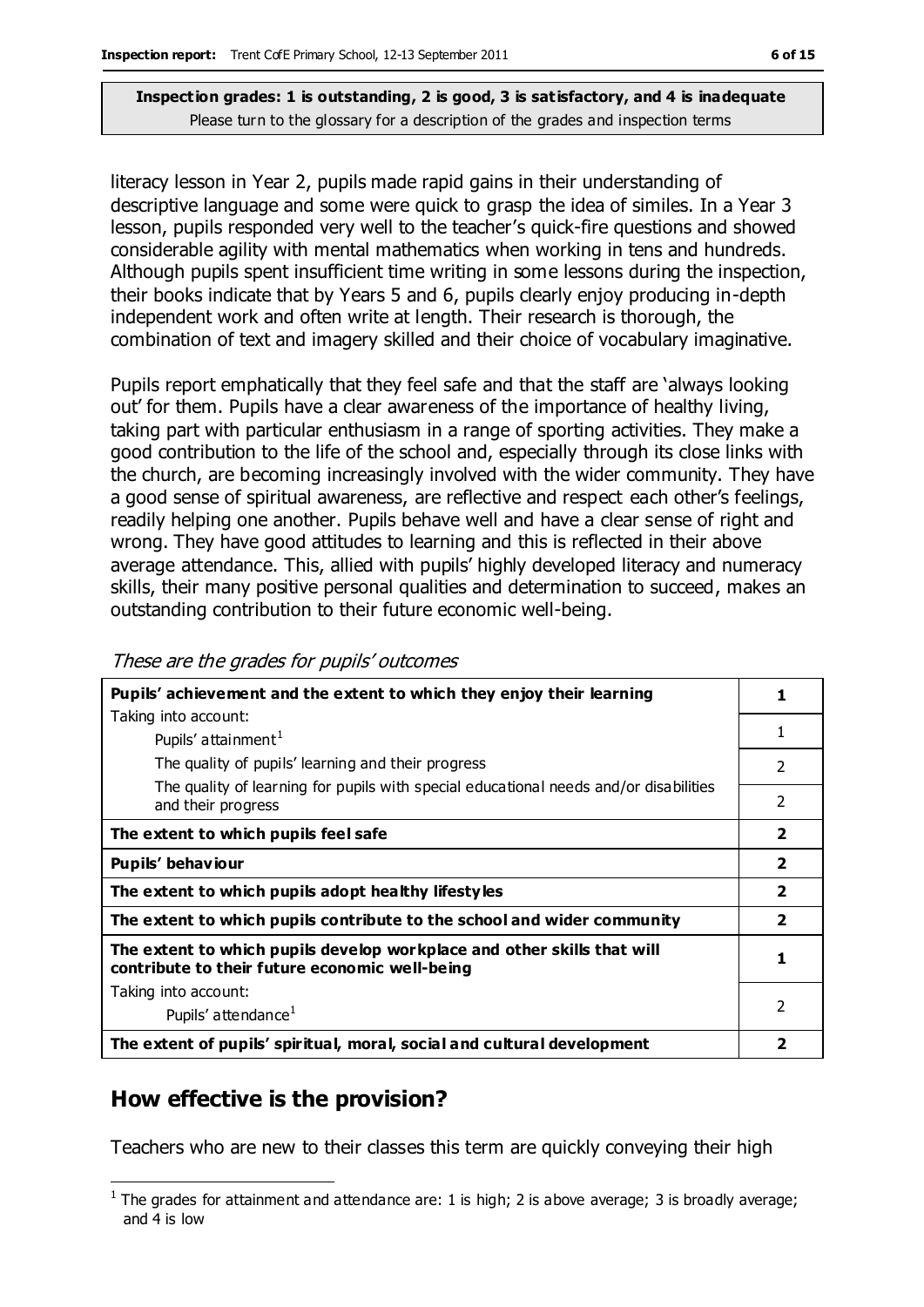expectations and all lessons proceed at a brisk pace. Pupils comment about how their classrooms have 'had a makeover' so that they are now much more exciting than they were. Teachers manage pupils' behaviour well and readily gain their attention. Communication is a clear strength in many classes, and teachers' engaging explanations and probing questioning are key to pupils' enthusiastic, active responses. Equally, teachers provide pupils with a great deal of valuable information about how well they are doing, so that they know how to improve their work, and instil in them a desire to do their best. The school has worked successfully to enhance the curriculum and links between subjects have been carefully developed. Displays show that teachers make good use of real contexts to bring learning to life. For example, pupils produced imaginative cake box designs 'for a local supermarket' and teachers skilfully incorporated interest in the Royal Wedding into a study of food through the ages. This included 'wedding breakfasts' and gave rise to a wide range of high-quality work.

The school assesses pupils' work carefully and uses assessment information well to match the curriculum to their varying needs. Different groups are supported well, including those with special educational needs and/or disabilities, those for whom English is an additional language and those who have particular gifts and talents. English and mathematics are given appropriately strong emphasis, and pupils have many opportunities to develop their literacy skills in a number of subjects. Problems with computer hardware have slowed curriculum development in information and communication technology but the school has begun to address this. Pupils' learning and personal development are enriched by a good range of clubs, particularly in sport and music. Visits, including residential experiences, and visitors to the school help to make learning exciting. For example, pupils in Year 4 have sampled what it is like to be an archaeologist through work with the Thames Explorer Trust and pupils in Year 5 visited Westminster Abbey and the National Portrait Gallery when learning about Henry VIII.

The school provides a calm and nurturing environment for learning, and places strong emphasis not only on pupils' academic progress but also their personal development. A new approach to managing behaviour has already had a positive effect and pupils themselves realise that behaviour has improved over time. There are well-coordinated procedures in place to support children when they join the school and pupils are very well prepared for the transition when they move on at the end of Year 6. Strategies to encourage regular attendance are well established and effective.

| The quality of teaching                                                                                    |   |
|------------------------------------------------------------------------------------------------------------|---|
| Taking into account:                                                                                       |   |
| The use of assessment to support learning                                                                  |   |
| The extent to which the curriculum meets pupils' needs, including, where<br>relevant, through partnerships | ר |

These are the grades for the quality of provision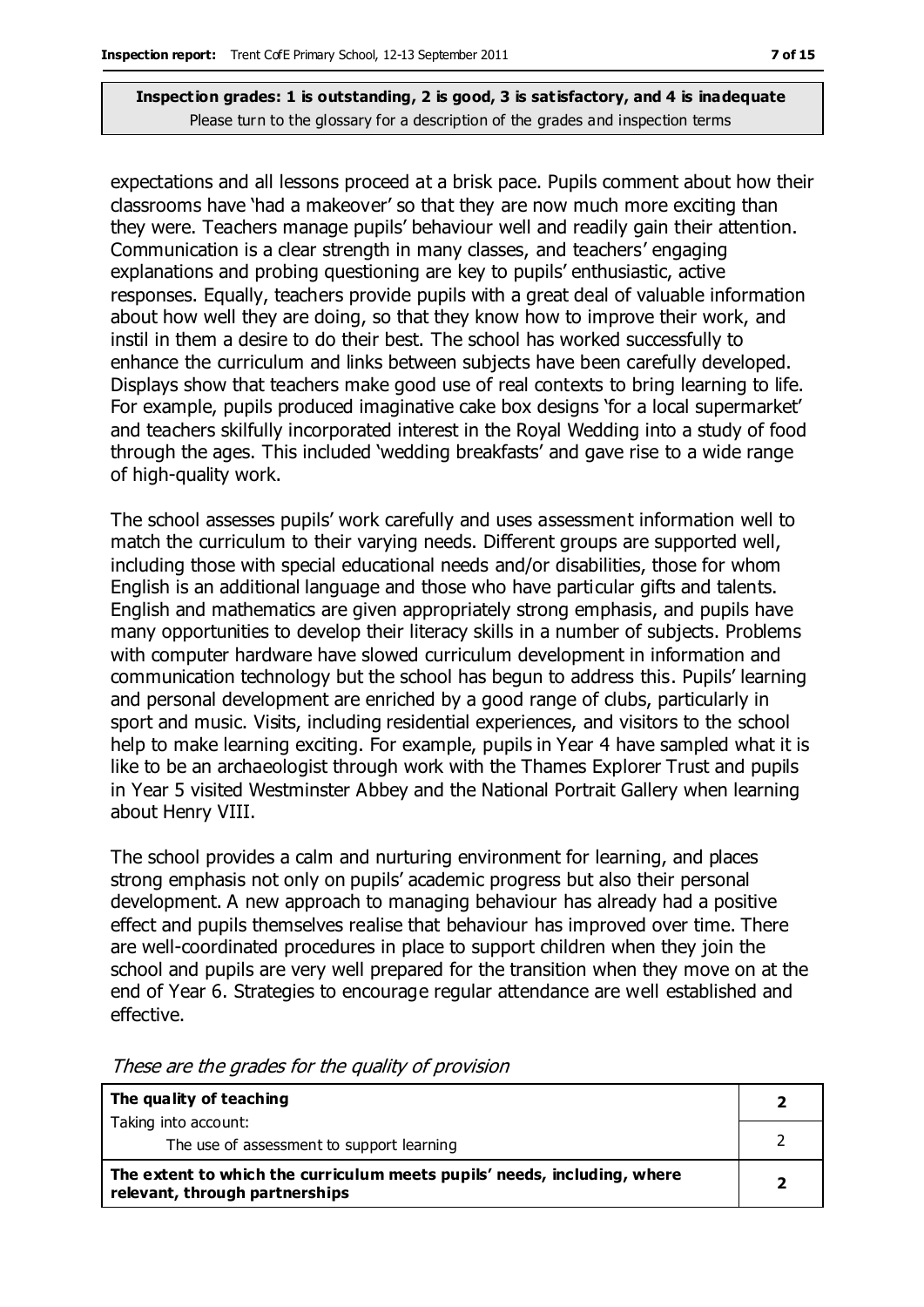| The effectiveness of care, guidance and support |  |
|-------------------------------------------------|--|
|-------------------------------------------------|--|

#### **How effective are leadership and management?**

The governing body provides good support and challenge to the school and its members have been highly strategic in taking their time to appoint high-quality staff in a number of key positions. The headteacher and deputy headteacher have both made an excellent start: their expectations are high and there is a very clear vision for improving the school in the future. Senior leaders and other staff share the headteacher's commitment and enthusiasm in working towards making this an outstanding school. Leaders are identifying the right priorities, expressed well in a newly revised school development plan, and taking clear and concerted action to drive improvement. Detailed tracking is enabling leaders to identify any pupils who need additional support and to ensure that all groups of pupils achieve equally well, which they do. The allocation of teachers to particular classes for this year has been managed strategically to ensure progress is equally good at both key stages. The governing body also ensures that discrimination is tackled rigorously.

Morale is high not just for the staff but also amongst pupils, parents and carers. The headteacher has worked quickly to involve parents and carers more closely in the life of the school and further improvements are underway. Partnership working with other schools and organisations is good and this contributes well to pupils' academic progress and personal development.

The governing body fulfils its duties well in ensuring that pupils are safeguarded. Thorough systems are in place for checking the suitability of adults to work with children, and staff are well trained in how to keep pupils safe. The school has very strong links with outside agencies and liaises well with parents and carers in supporting pupils whose circumstances make them vulnerable. There has been recent improvement in the school's promotion of community cohesion, which is good locally and developing well through global links. A detailed audit and coherent action plan are in place but the school has not yet established the necessary national links to extend pupils' awareness of contrasting ways of life in the United Kingdom.

| The effectiveness of leadership and management in embedding ambition and<br>driving improvement                                                                     |    |
|---------------------------------------------------------------------------------------------------------------------------------------------------------------------|----|
| Taking into account:                                                                                                                                                |    |
| The leadership and management of teaching and learning                                                                                                              |    |
| The effectiveness of the governing body in challenging and supporting the<br>school so that weaknesses are tackled decisively and statutory responsibilities<br>met | ני |
| The effectiveness of the school's engagement with parents and carers                                                                                                | 7  |
| The effectiveness of partnerships in promoting learning and well-being                                                                                              |    |

These are the grades for leadership and management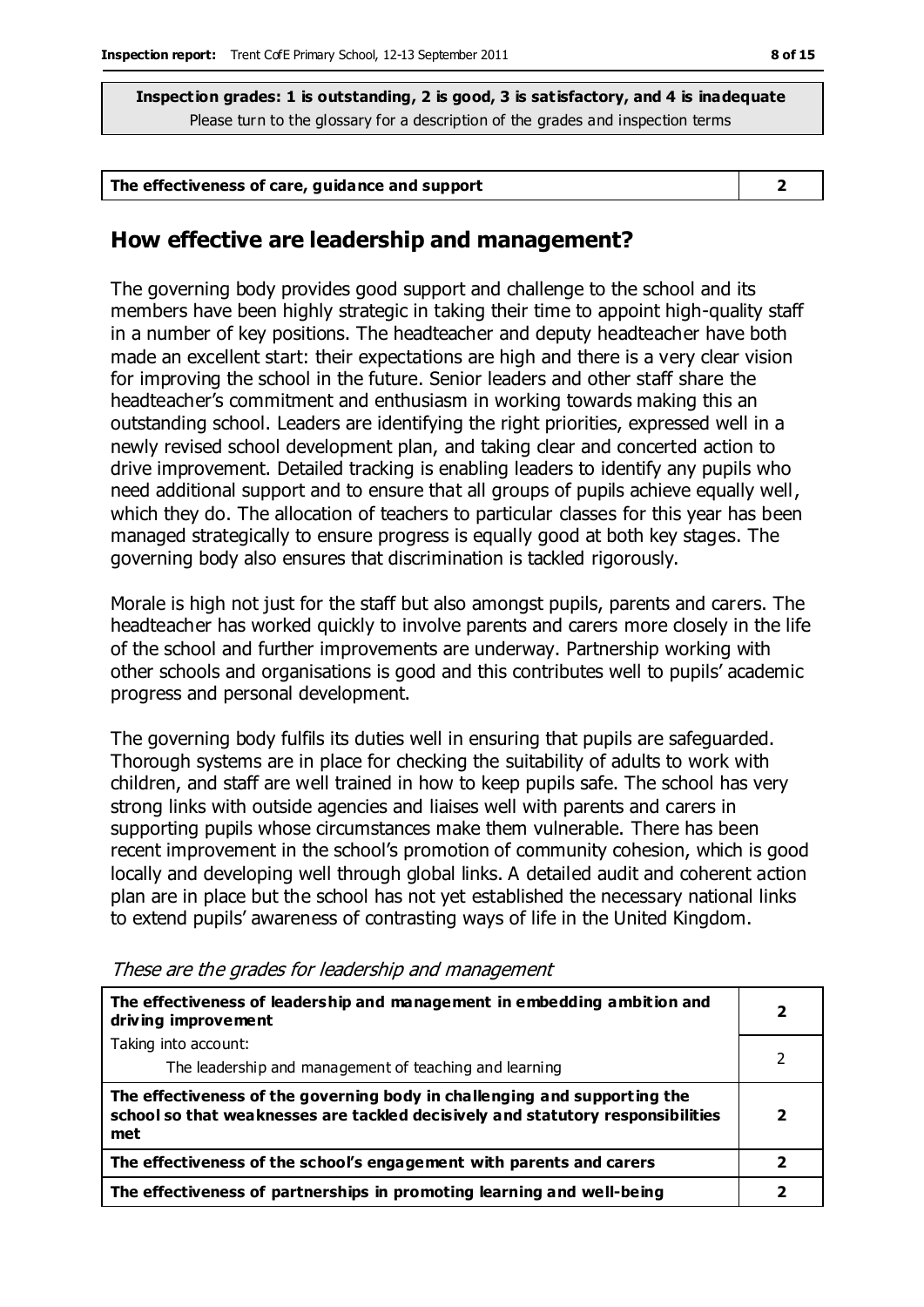| The effectiveness with which the school promotes equality of opportunity and<br>tackles discrimination | 2 |
|--------------------------------------------------------------------------------------------------------|---|
| The effectiveness of safeguarding procedures                                                           |   |
| The effectiveness with which the school promotes community cohesion                                    | 2 |
| The effectiveness with which the school deploys resources to achieve value for<br>money                |   |

## **Early Years Foundation Stage**

Since children in the Early Years Foundation Stage do not start school until October, there were none present at the time of the inspection. Judgements are based, therefore, on information about children's achievement since the previous inspection and established systems for promoting their development. Attainment by the end of the Reception Year has been above national expectations in recent years and better in some areas of learning. Planning documents suggest that children have good opportunities to develop knowledge and skills in the different areas of learning. Comprehensive procedures are in place for gathering information about children when they join the school, including through home visits. Staff keep detailed observations of children's learning, and careful assessment records enable them to track the progress of individuals and groups well. Staff use a range of methods to involve and inform parents and carers about their children's development. Children's profiles are readily accessible to them and to children themselves. There are also good arrangements for parents and carers to find out on a half-termly basis how well their children are doing. Over the past year, the school improved the indoor learning area, which is now spacious and welcoming. The outdoor area, which provides adequately for children's needs, was about to be developed at the time of the inspection. There are good management systems in place to ensure the quality of provision is kept under review and a strong commitment to driving further improvement.

| Overall effectiveness of the Early Years Foundation Stage                    |  |
|------------------------------------------------------------------------------|--|
| Taking into account:                                                         |  |
| Outcomes for children in the Early Years Foundation Stage                    |  |
| The quality of provision in the Early Years Foundation Stage                 |  |
| The effectiveness of leadership and management of the Early Years Foundation |  |
| Stage                                                                        |  |

These are the grades for the Early Years Foundation Stage

## **Views of parents and carers**

The proportion of parents and carers who returned the inspection questionnaire was greater than in most primary schools. Most who responded are very supportive of the school, reflecting inspection findings that the engagement of parents and carers is good. They are unanimous in their praise of the new headteacher and clear that she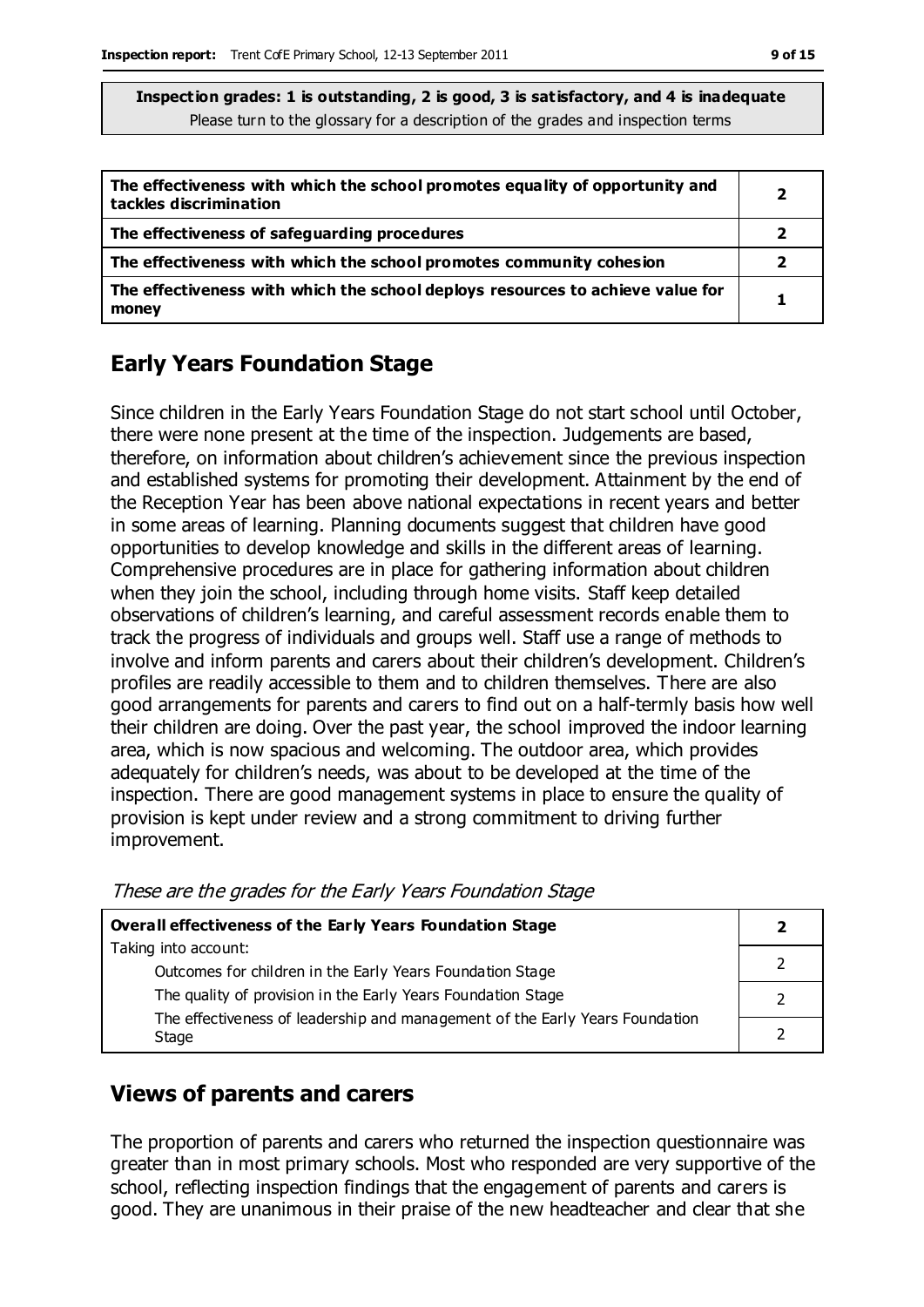has already made a number of distinct improvements. A few parents and carers feel that communication is not as good as it should be. They would like more information about how well their children are doing and how they could help them at home. The school has already introduced a number of key improvements in this area and is continuing to refine its communication with parents and carers. During the inspection, a series of informative curriculum meetings for parents and carers conveyed clear messages and made them aware of what they can do to help their children's learning.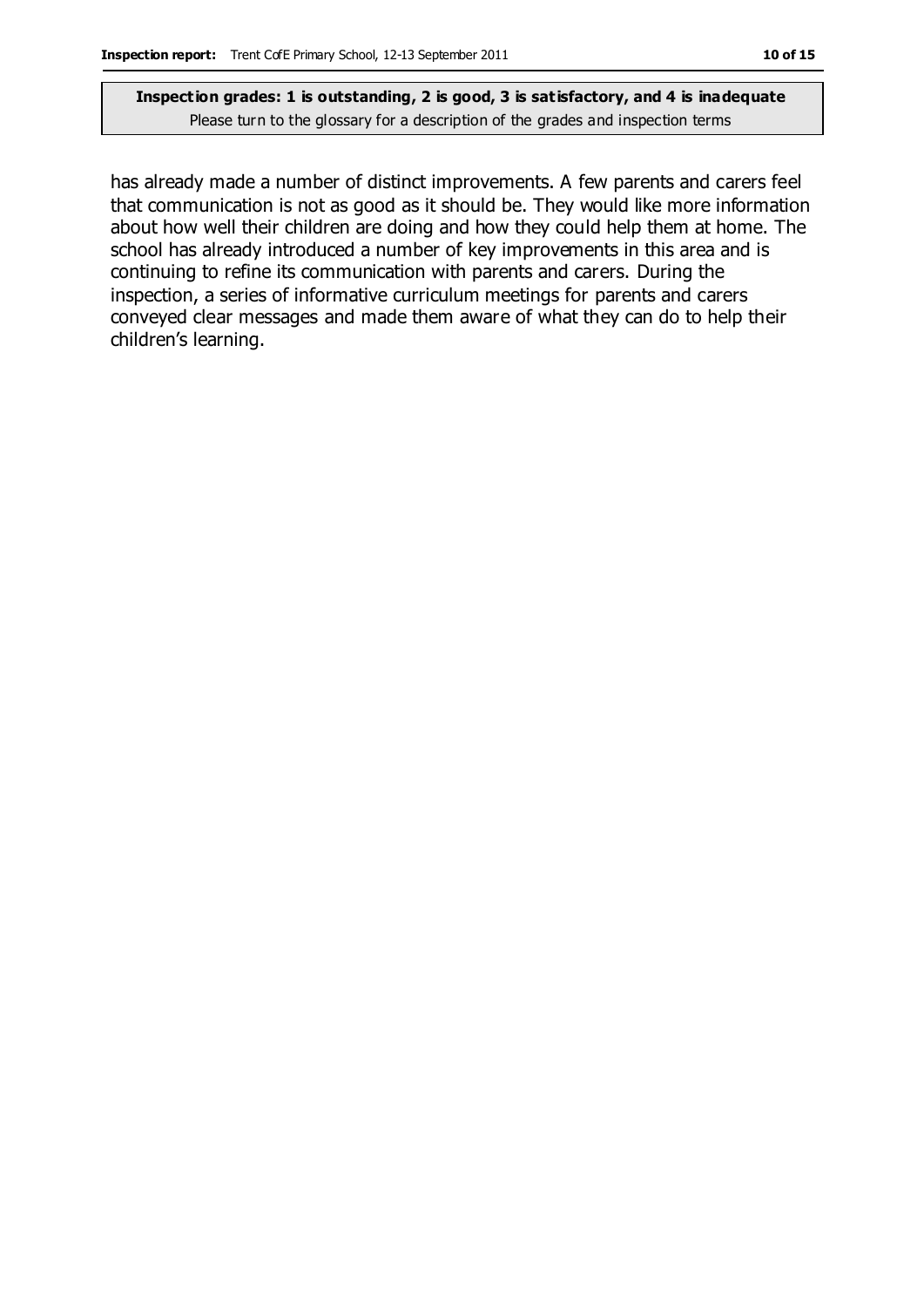#### **Responses from parents and carers to Ofsted's questionnaire**

Ofsted invited all the registered parents and carers of pupils registered at Trent CofE Primary School to complete a questionnaire about their views of the school.

In the questionnaire, parents and carers were asked to record how strongly they agreed with 13 statements about the school.

The inspection team received 119 completed questionnaires by the end of the on-site inspection. In total, there are 206 pupils registered at the school.

| <b>Statements</b>                                                                                                                                                                                                                                       | <b>Strongly</b><br>agree |               | <b>Agree</b> |               | <b>Disagree</b> |                | <b>Strongly</b><br>disagree |                |
|---------------------------------------------------------------------------------------------------------------------------------------------------------------------------------------------------------------------------------------------------------|--------------------------|---------------|--------------|---------------|-----------------|----------------|-----------------------------|----------------|
|                                                                                                                                                                                                                                                         | <b>Total</b>             | $\frac{0}{0}$ | <b>Total</b> | $\frac{0}{0}$ | <b>Total</b>    | $\frac{0}{0}$  | <b>Total</b>                | $\frac{1}{2}$  |
| My child enjoys school                                                                                                                                                                                                                                  | 67                       | 57            | 50           | 43            | 0               | 0              | 0                           | $\Omega$       |
| The school keeps my child<br>safe                                                                                                                                                                                                                       | 74                       | 63            | 40           | 34            | $\mathbf 0$     | $\mathbf 0$    | $\mathbf{0}$                | $\mathbf 0$    |
| The school informs me about<br>my child's progress                                                                                                                                                                                                      | 32                       | 27            | 73           | 62            | 8               | $\overline{7}$ | $\mathbf{1}$                | $\mathbf{1}$   |
| My child is making enough<br>progress at this school                                                                                                                                                                                                    | 30                       | 26            | 71           | 61            | 9               | 8              | $\mathbf{1}$                | $\mathbf{1}$   |
| The teaching is good at this<br>school                                                                                                                                                                                                                  | 38                       | 32            | 70           | 60            | $\mathbf{1}$    | 1              | 1                           | $\mathbf{1}$   |
| The school helps me to<br>support my child's learning                                                                                                                                                                                                   | 34                       | 29            | 62           | 53            | 14              | 12             | 1                           | $\mathbf{1}$   |
| The school helps my child to<br>have a healthy lifestyle                                                                                                                                                                                                | 43                       | 37            | 64           | 55            | $\overline{2}$  | $\overline{2}$ | $\mathbf 0$                 | $\mathbf 0$    |
| The school makes sure that<br>my child is well prepared for<br>the future (for example<br>changing year group,<br>changing school, and for<br>children who are finishing<br>school, entering further or<br>higher education, or entering<br>employment) | 36                       | 31            | 66           | 56            | 5               | $\overline{4}$ | $\mathbf{1}$                | $\mathbf{1}$   |
| The school meets my child's<br>particular needs                                                                                                                                                                                                         | 32                       | 27            | 69           | 59            | 5               | 4              | $\overline{2}$              | $\overline{2}$ |
| The school deals effectively<br>with unacceptable behaviour                                                                                                                                                                                             | 32                       | 27            | 68           | 58            | 10              | 9              | $\mathbf 0$                 | $\mathbf 0$    |
| The school takes account of<br>my suggestions and<br>concerns                                                                                                                                                                                           | 34                       | 29            | 66           | 56            | 5               | 4              | $\overline{2}$              | $\overline{2}$ |
| The school is led and<br>managed effectively                                                                                                                                                                                                            | 52                       | 44            | 57           | 49            | $\overline{2}$  | $\overline{2}$ | $\mathbf 0$                 | $\mathbf 0$    |
| Overall, I am happy with my<br>child's experience at this<br>school                                                                                                                                                                                     | 51                       | 44            | 58           | 50            | 4               | 3              | $\mathbf 0$                 | 0              |

The table above summarises the responses that parents and carers made to each statement. The percentages indicate the proportion of parents and carers giving that response out of the total number of completed questionnaires. Where one or more parents and carers chose not to answer a particular question, the percentages will not add up to 100%.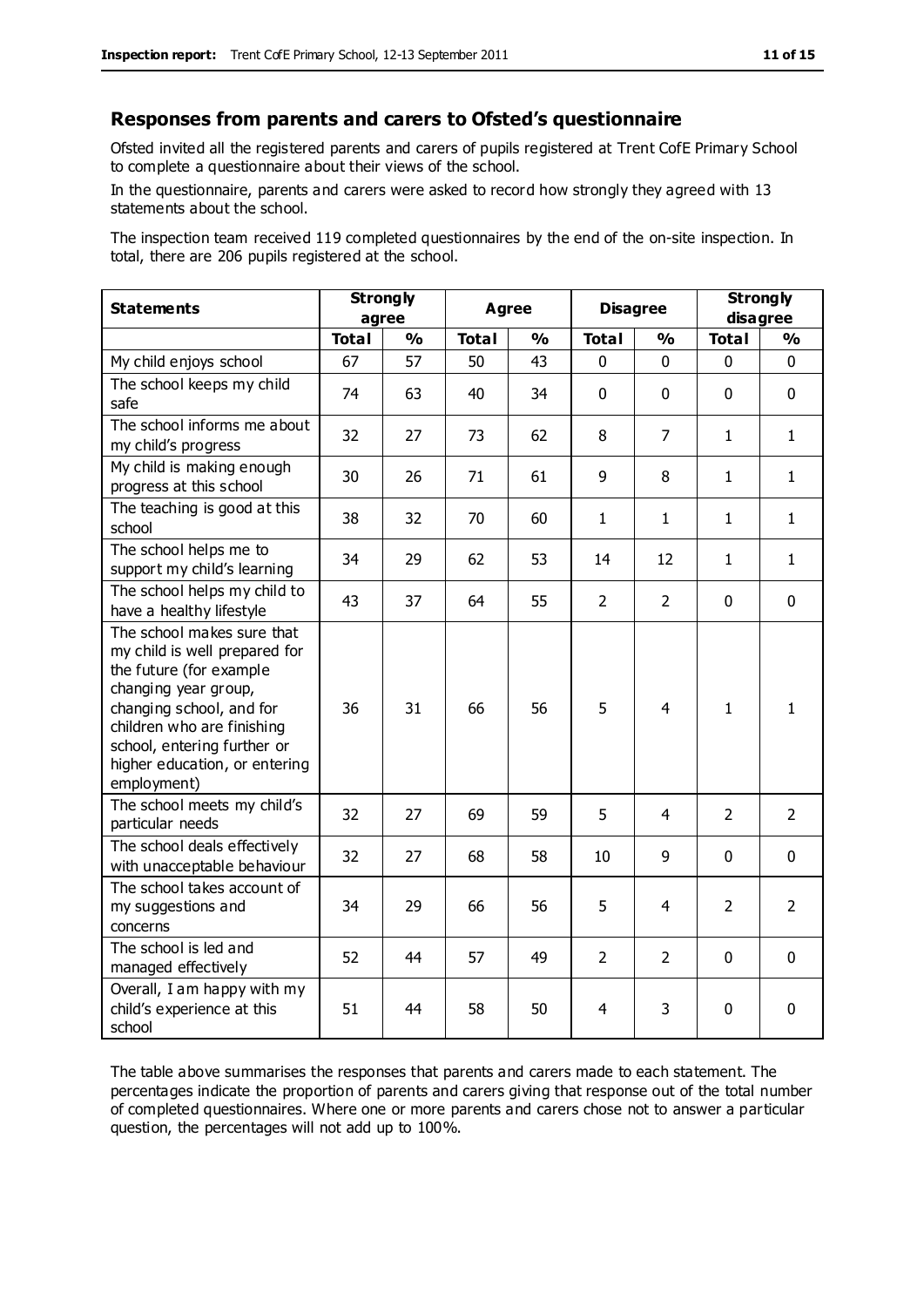# **Glossary**

## **What inspection judgements mean**

| <b>Grade</b> | <b>Judgement</b> | <b>Description</b>                                            |
|--------------|------------------|---------------------------------------------------------------|
| Grade 1      | Outstanding      | These features are highly effective. An outstanding           |
|              |                  | school provides exceptionally well for all its pupils' needs. |
| Grade 2      | Good             | These are very positive features of a school. A school        |
|              |                  | that is good is serving its pupils well.                      |
| Grade 3      | Satisfactory     | These features are of reasonable quality. A satisfactory      |
|              |                  | school is providing adequately for its pupils.                |
| Grade 4      | Inadequate       | These features are not of an acceptable standard. An          |
|              |                  | inadequate school needs to make significant                   |
|              |                  | improvement in order to meet the needs of its pupils.         |
|              |                  | Ofsted inspectors will make further visits until it           |
|              |                  | improves.                                                     |

#### **Overall effectiveness of schools**

|                       |                    |      | Overall effectiveness judgement (percentage of schools) |                   |
|-----------------------|--------------------|------|---------------------------------------------------------|-------------------|
| <b>Type of school</b> | <b>Outstanding</b> | Good | <b>Satisfactory</b>                                     | <b>Inadequate</b> |
| Nursery schools       | 43                 | 47   |                                                         |                   |
| Primary schools       | h                  | 46   | 42                                                      |                   |
| Secondary             | 14                 | 36   | 41                                                      |                   |
| schools               |                    |      |                                                         |                   |
| Sixth forms           | 15                 | 42   | 41                                                      | 3                 |
| Special schools       | 30                 | 48   | 19                                                      |                   |
| Pupil referral        | 14                 | 50   | 31                                                      |                   |
| units                 |                    |      |                                                         |                   |
| All schools           | 10                 | 44   | 39                                                      |                   |

New school inspection arrangements were introduced on 1 September 2009. This means that inspectors now make some additional judgements that were not made previously.

The data in the table above are for the period 1 September 2010 to 08 April 2011 and are consistent with the latest published official statistics about maintained school inspection outcomes (see www.ofsted.gov.uk).

The sample of schools inspected during 2010/11 was not representative of all schools nationally, as weaker schools are inspected more frequently than good or outstanding schools.

Percentages are rounded and do not always add exactly to 100.

Sixth form figures reflect the judgements made for the overall effectiveness of the sixth form in secondary schools, special schools and pupil referral units.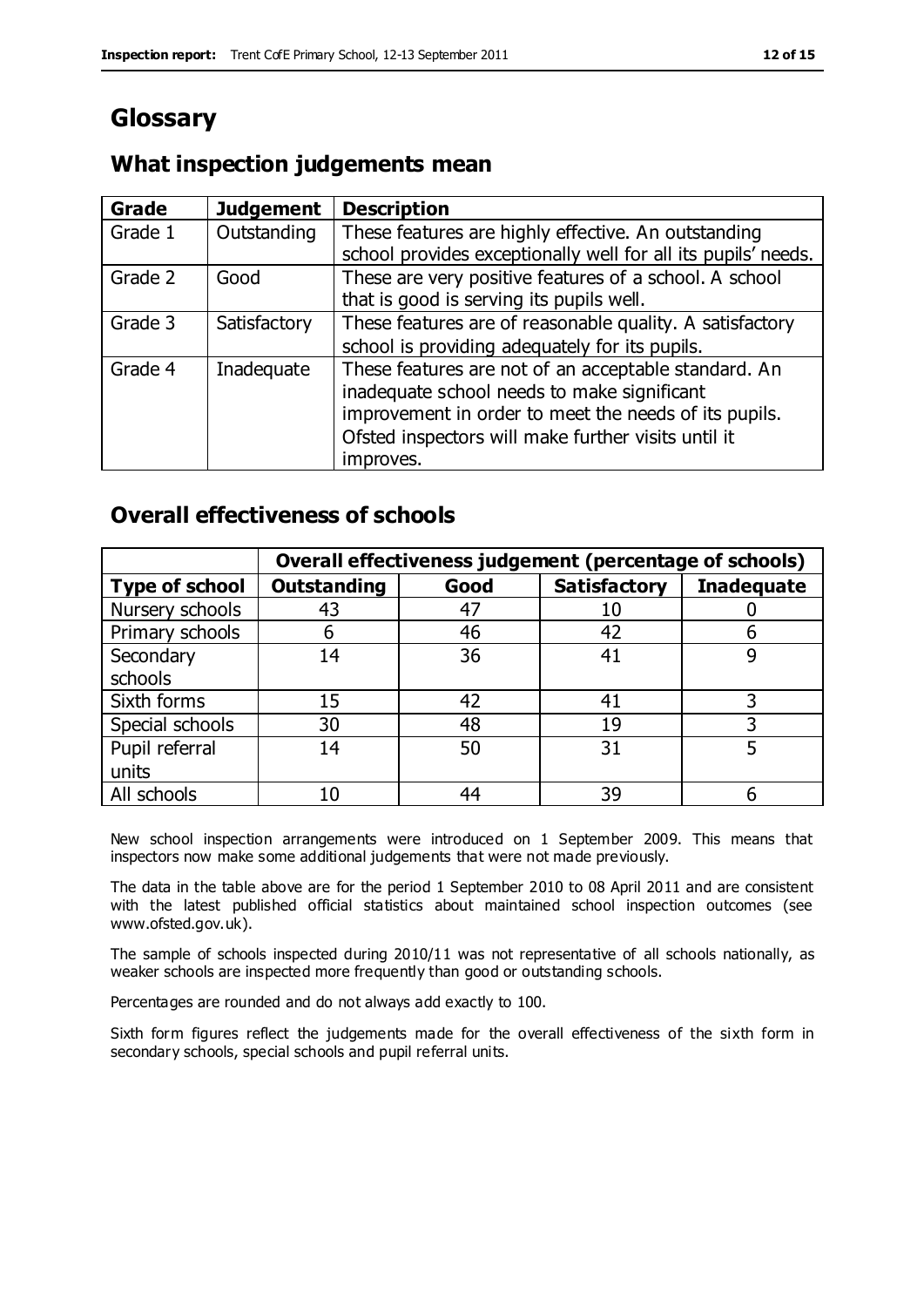# **Common terminology used by inspectors**

| Achievement:               | the progress and success of a pupil in their<br>learning, development or training.                                                                                                                                                                                                                                              |  |
|----------------------------|---------------------------------------------------------------------------------------------------------------------------------------------------------------------------------------------------------------------------------------------------------------------------------------------------------------------------------|--|
| Attainment:                | the standard of the pupils' work shown by test and<br>examination results and in lessons.                                                                                                                                                                                                                                       |  |
| Capacity to improve:       | the proven ability of the school to continue<br>improving. Inspectors base this judgement on what<br>the school has accomplished so far and on the<br>quality of its systems to maintain improvement.                                                                                                                           |  |
| Leadership and management: | the contribution of all the staff with responsibilities,<br>not just the headteacher, to identifying priorities,<br>directing and motivating staff and running the<br>school.                                                                                                                                                   |  |
| Learning:                  | how well pupils acquire knowledge, develop their<br>understanding, learn and practise skills and are<br>developing their competence as learners.                                                                                                                                                                                |  |
| Overall effectiveness:     | inspectors form a judgement on a school's overall<br>effectiveness based on the findings from their<br>inspection of the school. The following judgements,<br>in particular, influence what the overall<br>effectiveness judgement will be.                                                                                     |  |
|                            | The school's capacity for sustained<br>٠<br>improvement.<br>Outcomes for individuals and groups of<br>ш<br>pupils.<br>The quality of teaching.<br>The extent to which the curriculum meets<br>a ka<br>pupils' needs, including, where relevant,<br>through partnerships.<br>The effectiveness of care, guidance and<br>support. |  |
| Progress:                  | the rate at which pupils are learning in lessons and<br>over longer periods of time. It is often measured<br>by comparing the pupils' attainment at the end of a<br>key stage with their attainment when they started.                                                                                                          |  |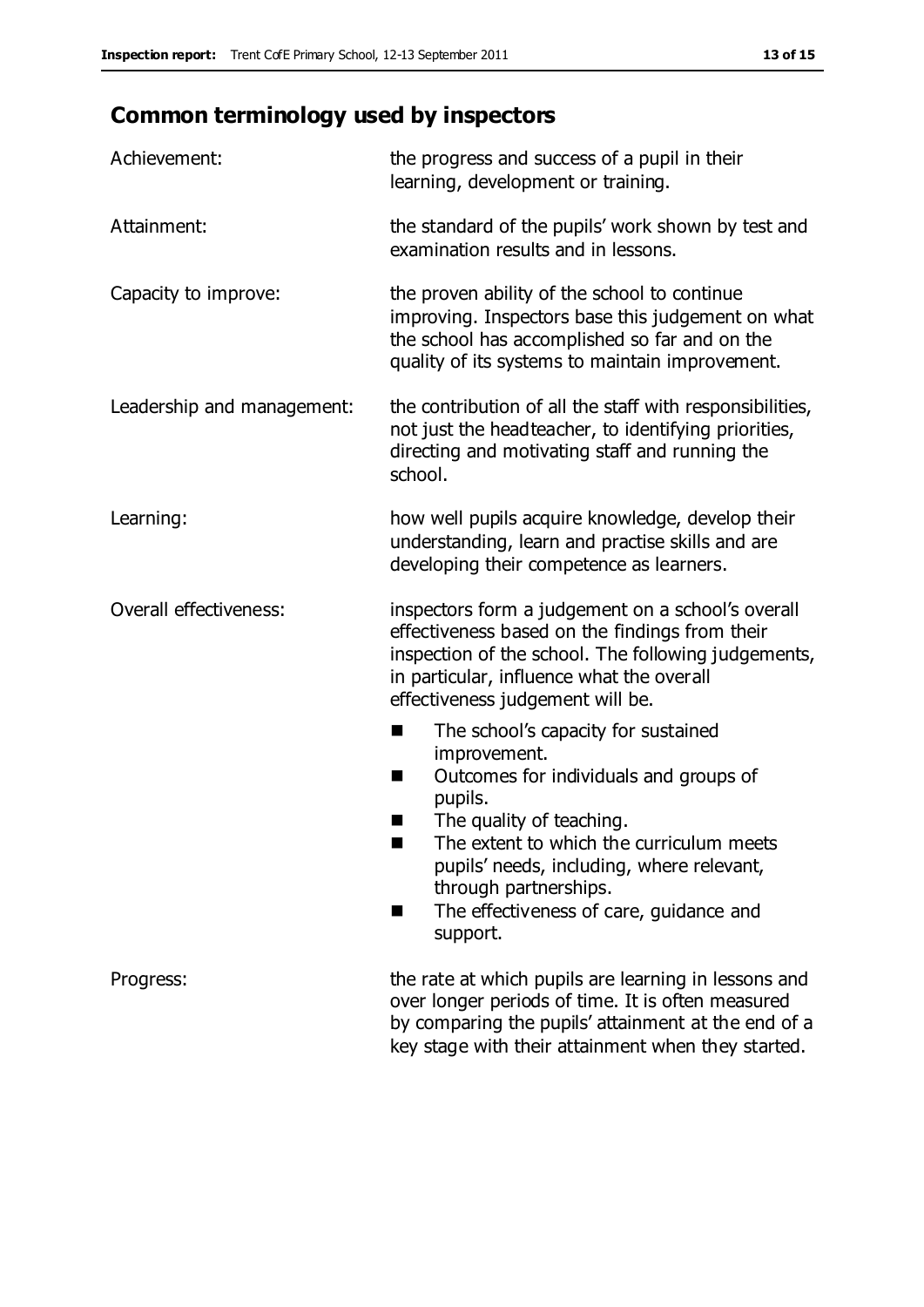#### **This letter is provided for the school, parents and carers to share with their children. It describes Ofsted's main findings from the inspection of their school.**



14 September 2011

Dear Pupils

#### **Inspection of Trent CofE Primary School, Barnet EN4 9JH**

Thank you for making us so welcome when we inspected your school. We thoroughly enjoyed the time we spent talking to you, visiting your lessons, looking at your work and seeing all the interesting things you do. You told us a lot about the school and this has helped in writing the report.

We found that you go to a good school and you said how much you enjoy Trent CofE and how much you learn. You get on well with one another and behave well. Several of your teachers have joined the school recently and a number have come from schools that have been judged to be outstanding. This is helping the school to improve because teaching is good and some of it is excellent. You make good progress and reach a high level of attainment by the time you leave: this means that your achievement is outstanding. The staff make sure you are well cared for and you told us that you feel safe and have someone you can talk to if you are worried.

The headteacher and new deputy headteacher have very high expectations for all pupils. Together with the rest of the staff and the governing body, they want to make your school outstanding. To help with this, we have asked them to make sure that work is always at the right level for all of you, that you have more time to write every day and to think for yourselves in lessons as well as working in pairs and groups. We want you to take more responsibilty for your learning when you change from one activity to another instead of chatting to other people on your table or losing your concentration. We have asked the school to give you more opportunities to use information and communication technology in lessons, and to help you to find out more about people in the United Kingdom whose lives are very different from yours.

All of you can help the school to improve by following the school motto and always being the best that you can be. We wish you well in the future.

Yours sincerely

Margaret Goodchild Lead inspector